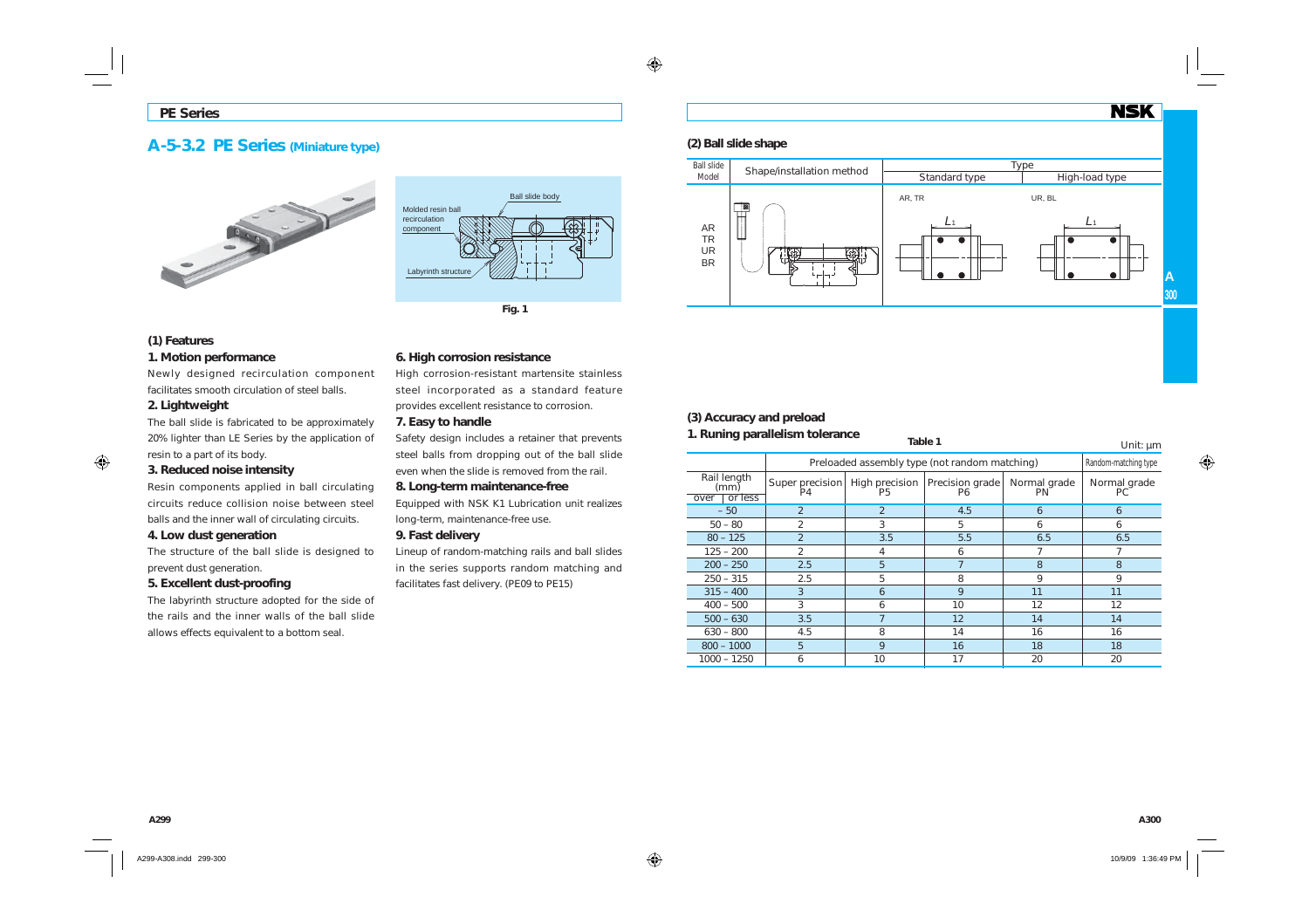## **PE Series**

### **2. Accuracy standard**

The preloaded assembly types products have four accuracy grades; Super precision P4, High precision P5, Precision P6, and Normal PN grades, while the random-matching type has Normal PC grade.

Table 2 shows the accuracy standard for the preloaded assembly type while Table 3 shows the accuracy standard for the random-matching types.

### **• Tolerance of preloaded assembly**

|                                                                                                     | Unit: $\mu$ m               |                                  |                       |                    |  |  |  |  |
|-----------------------------------------------------------------------------------------------------|-----------------------------|----------------------------------|-----------------------|--------------------|--|--|--|--|
| Accuracy grade<br>Characteristics                                                                   | Super precision<br>P4       | High precision<br>P <sub>5</sub> | Precision grade<br>Р6 | Normal grade<br>PN |  |  |  |  |
| Mounting height H<br>Variation of H<br>(All ball slides on a set of rails)                          | ±10<br>5                    | $+15$                            | ±20<br>15             | ±40<br>25          |  |  |  |  |
| Mounting width $W_2$ or $W_3$<br>Variation of $W_2$ or $W_3$<br>(All ball slides on reference rail) | ±15                         | $+20$<br>$+30$<br>20<br>10       |                       |                    |  |  |  |  |
| Running parallelism of face C to face A<br>Running parallelism of face D to face B                  | Shown in Table 1 and Fig. 2 |                                  |                       |                    |  |  |  |  |

#### **• Tolerance of random-matching type: Normal grade PC**

| Table 3                                                                            | Unit: $µm$                  |
|------------------------------------------------------------------------------------|-----------------------------|
| Accuracy grade<br>Characteristics                                                  | Normal grade<br>PC.         |
| Mounting height H                                                                  | $+20$                       |
| Variation of mounting height H                                                     | 150<br>30 <sup>2</sup>      |
| Mounting width $W_2$ or $W_3$                                                      | $+20$                       |
| Variation of mounting width $W_2$ or $W_3$                                         | 20                          |
| Running parallelism of face C to face A<br>Running parallelism of face D to face B | Shown in Table 1 and Fig. 2 |

Note: ① Variation on the same rail ② Variation on multiple rails

#### **3. Assembled accuracy**







#### **4. Preload and rigidity**

We offer three levels of preload: Slight preload Z1 and Fine clearance Z0, along with randommatching type of Fine clearance ZT. Values for preload and rigidity of the preloaded assembly types are shown in Tables 4. Rigidities are for the median of the preload range.

#### **Table 4 Preload and rigidity of preloaded assembly**

|                   |           | Preload             | Rigidity            |  |  |
|-------------------|-----------|---------------------|---------------------|--|--|
|                   | Model No. | (N)                 | $(N/\mu m)$         |  |  |
|                   |           | Slight preload (Z1) | Slight preload (Z1) |  |  |
|                   | PE05AR    | $0 - 28$            | 45                  |  |  |
|                   | PE07TR    | $0 - 29$            | 46                  |  |  |
|                   | PE09TR    | $0 - 37$            | 61                  |  |  |
| Standard type     | PE12AR    | $0 - 40$            | 63                  |  |  |
|                   | PE15AR    | $0 - 49$            | 66                  |  |  |
|                   | PE09UR    | $0 - 54$            | 86                  |  |  |
| High-load<br>type | PE12BR    | $0 - 59$            | 97                  |  |  |
|                   | PE15BR    | $0 - 75$            | 114                 |  |  |

Note: Clearance of fine clearance Z0 is 0 to 3 µm. Therefore, preload is zero. However, Z0 of PN grade is 3 to 10 µm.

Clearance values of the random-matching types are shown in Tables 5.

#### **• Clearance of random matching type**

| Table 5<br>Unit: µm |
|---------------------|
| Fine clearance      |
| 7T                  |
|                     |
| 3 or less           |
|                     |
|                     |

#### **(4) Available length of rail**

Table 6 shows the limitations of rail length (maximum length). However, the limitations vary by accuracy grade.

#### **Table 6 Length limitations of rails**

|               |                                       |    |    |    |            | Unit: mm |
|---------------|---------------------------------------|----|----|----|------------|----------|
| <b>Series</b> | <b>Size</b><br>Material               | 05 | 07 | 09 | $\vert$ 12 |          |
| РF            | Stainless steel 150 600 800 1000 1200 |    |    |    |            |          |

Note: Rails can be butted if user requirement exceeds the rail length shown in the Table. Please consult NSK.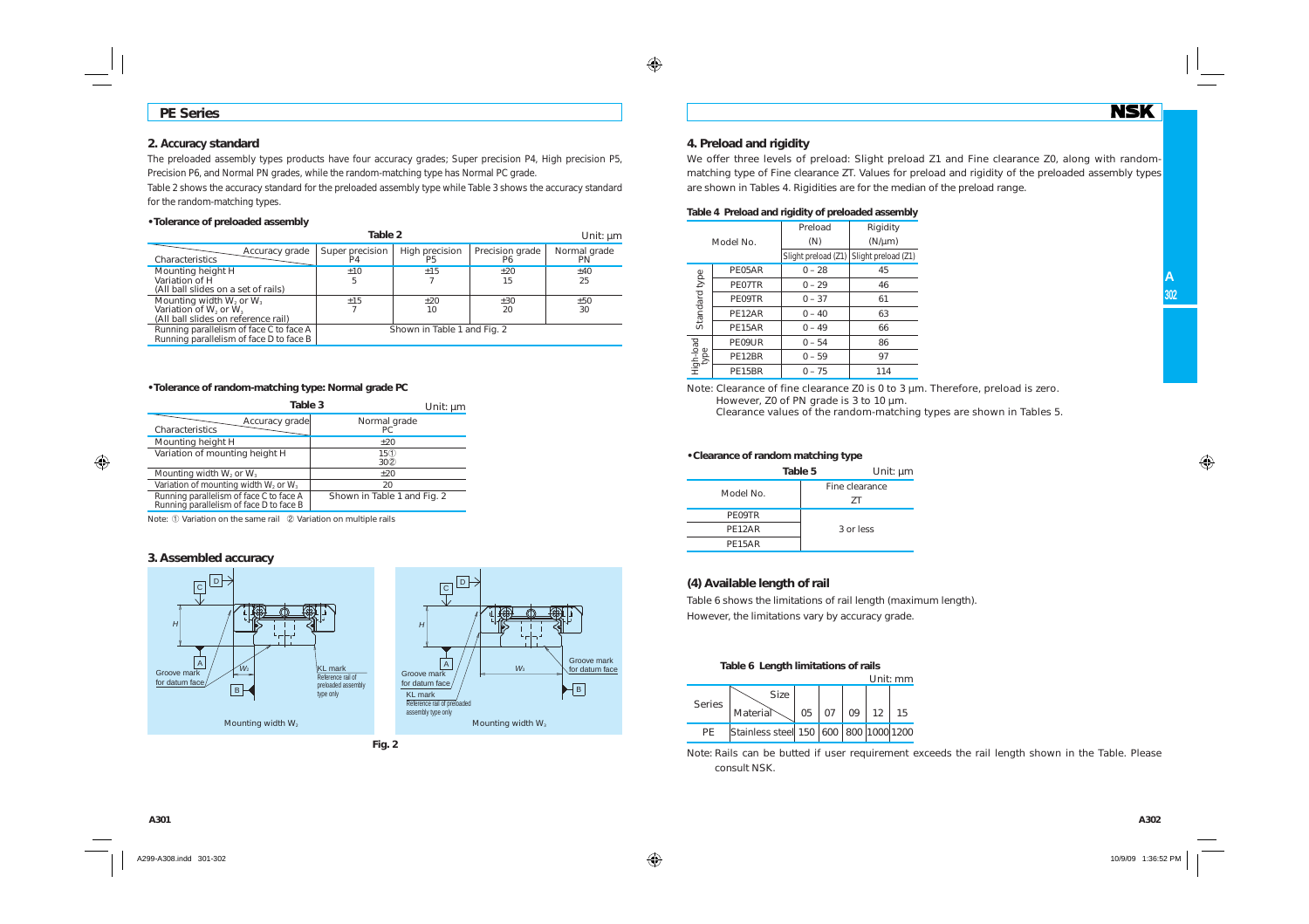## **(5) Installation**

**1. Permissible values of mounting error**



| Table 7<br>Unit: $\mu$ m                |                    |             |                  |              |             |             |  |  |  |  |  |  |  |
|-----------------------------------------|--------------------|-------------|------------------|--------------|-------------|-------------|--|--|--|--|--|--|--|
|                                         |                    | Model No.   |                  |              |             |             |  |  |  |  |  |  |  |
| Value                                   | Preload            | <b>PE05</b> | PE <sub>07</sub> | <b>PE09</b>  | <b>PE12</b> | <b>PE15</b> |  |  |  |  |  |  |  |
| Permissible values of                   | 12<br>Z0. ZT<br>10 |             |                  | 15           | 18          | 22          |  |  |  |  |  |  |  |
| parallelism in two rails e <sub>1</sub> |                    |             |                  | 10           | 13          |             |  |  |  |  |  |  |  |
| Permissible values of                   | Z0, ZT             |             |                  | 50 µm/200 mm |             |             |  |  |  |  |  |  |  |
| parallelism (height) in two rails e,    | 35 µm/200 mm       |             |                  |              |             |             |  |  |  |  |  |  |  |

## **2. Shoulder height of the mounting face and corner radius r**



|             | Unit: mm       |     |                                         |         |  |  |
|-------------|----------------|-----|-----------------------------------------|---------|--|--|
| Model No.   |                |     | Corner radius (maximum) Shoulder height |         |  |  |
|             | r <sub>a</sub> | rь  | H'                                      | $H''$ * |  |  |
| <b>PE05</b> | 0.2            | 0.2 | 1.1                                     | 2.5     |  |  |
| <b>PE07</b> | 0.2            | 0.3 | 1.7                                     | 3       |  |  |
| <b>PE09</b> | 0.3            | 0.3 | 3.5                                     | 2.8     |  |  |
| <b>PE12</b> | 0.3            | 0.3 | 3.5                                     | 3.2     |  |  |
| <b>PE15</b> | 0.3            | 0.5 | 3.5                                     | 4.1     |  |  |
|             |                |     |                                         |         |  |  |

\*) H" is the minimum recommended value based on the dimension T in dimension table.

## **(6) Lubrication accessory**

PE15 can select drive-in type grease fitting as an option. For PE05 to PE12, apply grease directly to the ball grooves of rail using a point nozzle.

## **1. Standard specification**

End seal: Provided to both ends of the ball slide as a standard feature. Bottom seal function: A labyrinth structure of the ball slide bottom face functions as sealing effect.

Seal friction per standard ball slide is shown in Table 9.

**Table 9 Seal friction per ball slide (maximum value)**  $\frac{1}{100}$ 

|                               |     |     | <b>UIIIL.IV</b> |
|-------------------------------|-----|-----|-----------------|
| $\sim$ : $-$<br><b>Series</b> |     | ገባ  |                 |
|                               | ◡.¬ | U.ŏ | . . <u>.</u>    |

**NSK** 

**A**

## **2. NSK K1TM**

Table 10 shows the dimension of linear guides equipped with the NSK K1.



Model No.Ball slide | Ball slide model | Standard ball | Ball slide length equipped<br>| equipped slide length | with two NSK K1 Thickness of Thickness of NSK K1, *V*<sub>1</sub> protective cover, *V*<sub>2</sub> PE05 Standard AR 24.1 28.9 2  $0.4$ PE07 Standard TR 31.1 37.1 2.5 0.5 PE09 Standard TR 39.8 46.8 3 0.5Long | UR | 51.2 | 58.2 PE12 Standardd | AR | 45 | 53 3.5 0..5 1 Long | BR | 60 | 68 PE15 Standard  $AR$  56.6 66.2 4 0.8 Long BR 76 85.6 **Table 10**Unit: mm

Note: Ball slide length equipped with NSK K1 =

(Standard ball slide length) + (Thickness of NSK K1,  $V_1 \times$  Number of NSK K1) + (Thickness of the protective cover  $V_2 \times 2$ )



Drive-in type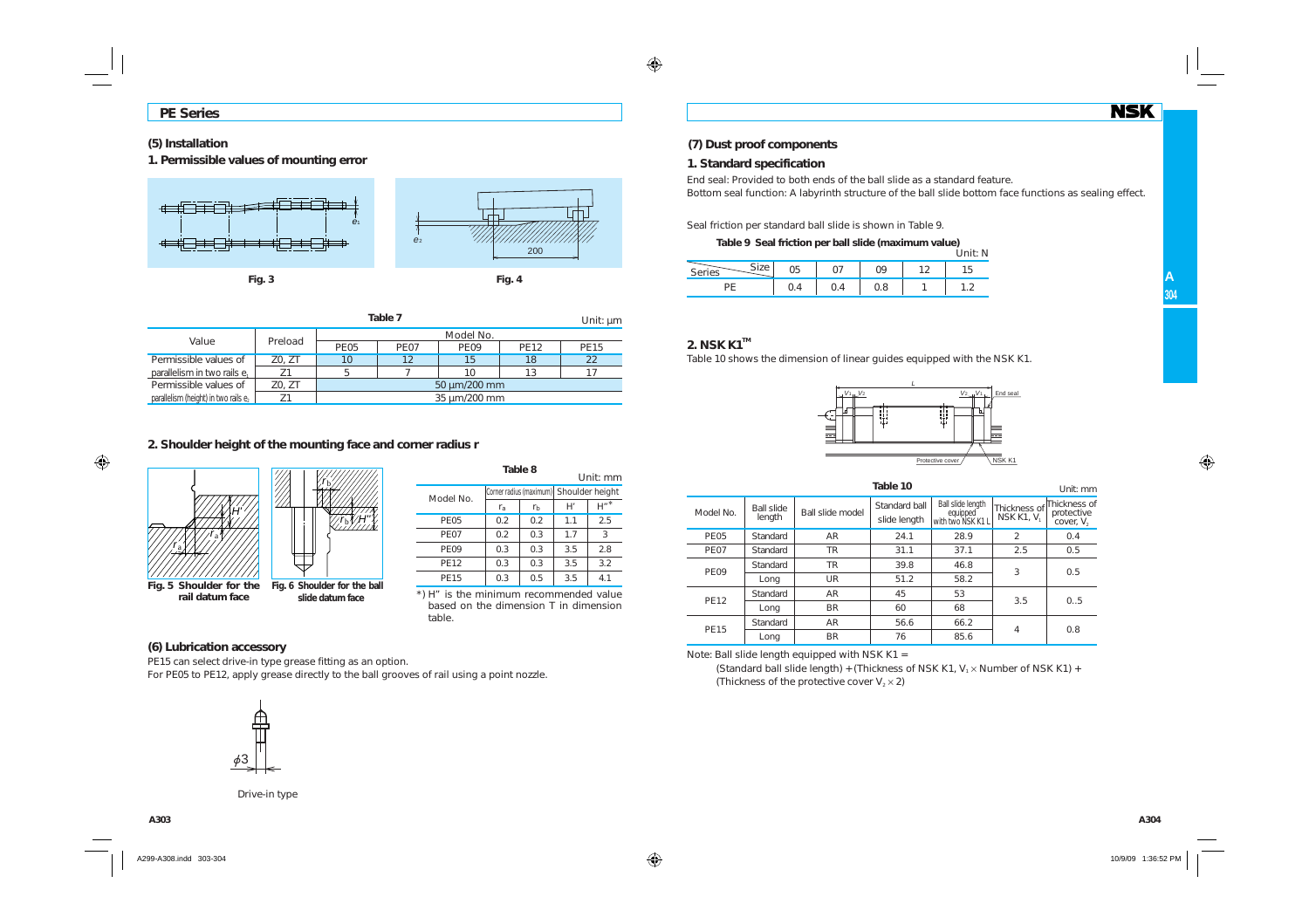## **PE Series**

## **(8) Reference number**

Reference numbers shall be set to individual NSK linear guide when its specifications are finalized, and it is indicated on its specification drawing.

Please specify the reference number, except design serial number, to identify the product when ordering. requiring estimates, or inquiring about specifications from NSK.

## **1. Reference number for preloaded assembly**



## **2. Reference number for random-matching type**





Reference number for assembly of random-matching ball slide and rail is the same as the coding of preloaded assembly. However, preload code is fine clearance "T" (Refer to page A302).

### **Table 11 Material/surface treatment code**

| Code | Description                            |
|------|----------------------------------------|
|      | Stainless steel                        |
| н    | Stainless steel with surface treatment |
|      | Other, special                         |

|  | Table 12 Accuracy code |  |
|--|------------------------|--|
|--|------------------------|--|

| Accuracy                            | Standard (Without NSK K1) | With NSK K1 | With NSK K1 for food and medical equipment |
|-------------------------------------|---------------------------|-------------|--------------------------------------------|
| Super precision grade               | P4                        | K4          | FΔ                                         |
| High precision grade                | <b>P5</b>                 | K5          | F5                                         |
| Precision grade                     | P6                        | Κ6          | F6                                         |
| Normal grade                        | PN                        | ΚN          | FN                                         |
| Normal grade (random-matching type) | РC                        | КC          | FC                                         |

Note: Refer to Page A125 for NSK K1 lubrication unit.